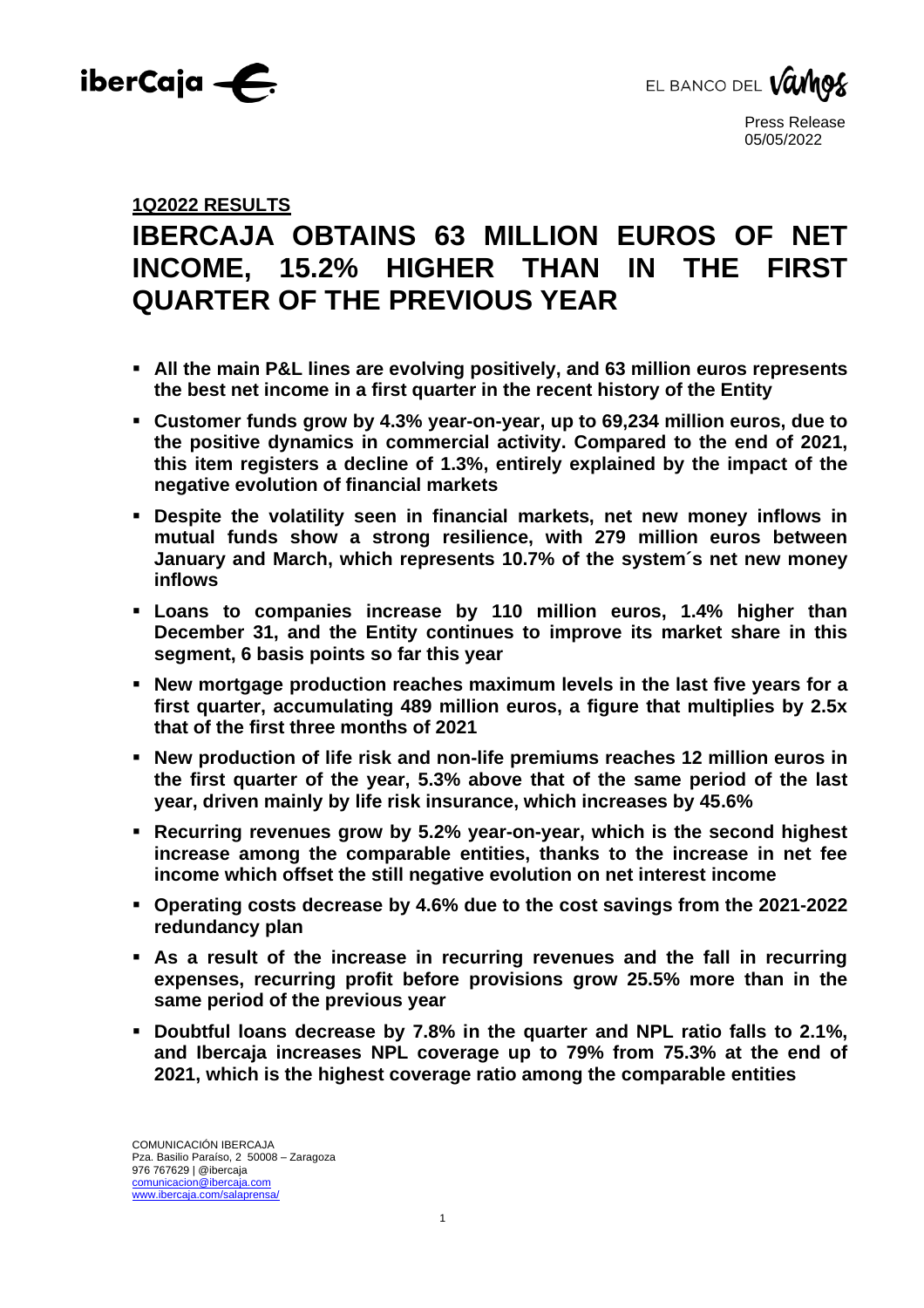



- **As a result of this outstanding evolution in asset quality, provisions fall by 36.4% year-on-year**
- **With a CET1 Fully Loaded ratio at 12.55%, Ibercaja maintains its solvency in line with its strategic target of 12.5%; Total Capital** *Fully Loaded* **ratio stands at 17.2%**
- **Digital customers grow by 4.6% year-on-year driven mainly by users of the mobile banking app which reach 623,000, 15.9% more than a year ago**
- **The aid to Ukraine, the support to companies on their way to sustainability through the initiative launched with Fundación Ibercaja and the decalogue of personalized attention to people over 65 years of age materialize the Bank´s commitment to sustainability in the first quarter of the year**

Zaragoza, 5 May 2022.- Ibercaja has obtained a net income of 63 million euros, 15.2% higher than in the same period last year. All the main items in the income statement show substantial progress and the Entity has recorded the highest net profit in a first quarter of its recent history.

In a particularly complex environment, with great uncertainty and volatility in the capital markets as a result of the war in Ukraine and the increase in prices, Ibercaja has continued to intensify its commercial activity, increasing customer funds by 4.3% yearon-year to 69,234 million euros. Compared to the end of last year, this item decreased by 1.3% due, entirely, to the impact on asset under management of the volatility in the markets. However, the Bank has not seen net outflows of funds from customers as result of this volatility. It should be noted that the weight of asset management and life insurance products on total customer funds is 46.2%.

At the same time, Ibercaja has maintained its solvency level in line with its strategic target, with the CET1 *Fully Loaded* capital ratio standing at 12.55%. In addition, the NPL ratio falls to 2.1% and the coverage ratio of non-performing loans increases to 79%, from 75.3% at the end of the year, becoming the Entity with the highest coverage among its peers.

#### **Intense commercial activity in a complex environment**

Ibercaja's advisory model is a differential strength in a very complex environment that has affected the price of most of the assets that constitute the asset management portfolios. Thus, net new money inflows to mutual funds show strong resilience, standing at 279 million euros in this first quarter of 2022, which represents 10.7% of total net new money inflows in the system. The stock of mutual funds reached 18,931 million euros at the end of March, representing an increase of 9.1% year-on-year. Meanwhile, compared to the end of last year, it represents a decline of 3.4%.

In accordance with Ibercaja's commitment to sustainability, investment in ESG products (environmental, social and governance) exceeds 2,200 million euros (compared to 1,177 million in 1Q2021), increasing the sustainable investment ratio from 4.5% in 2020 to 9.40%.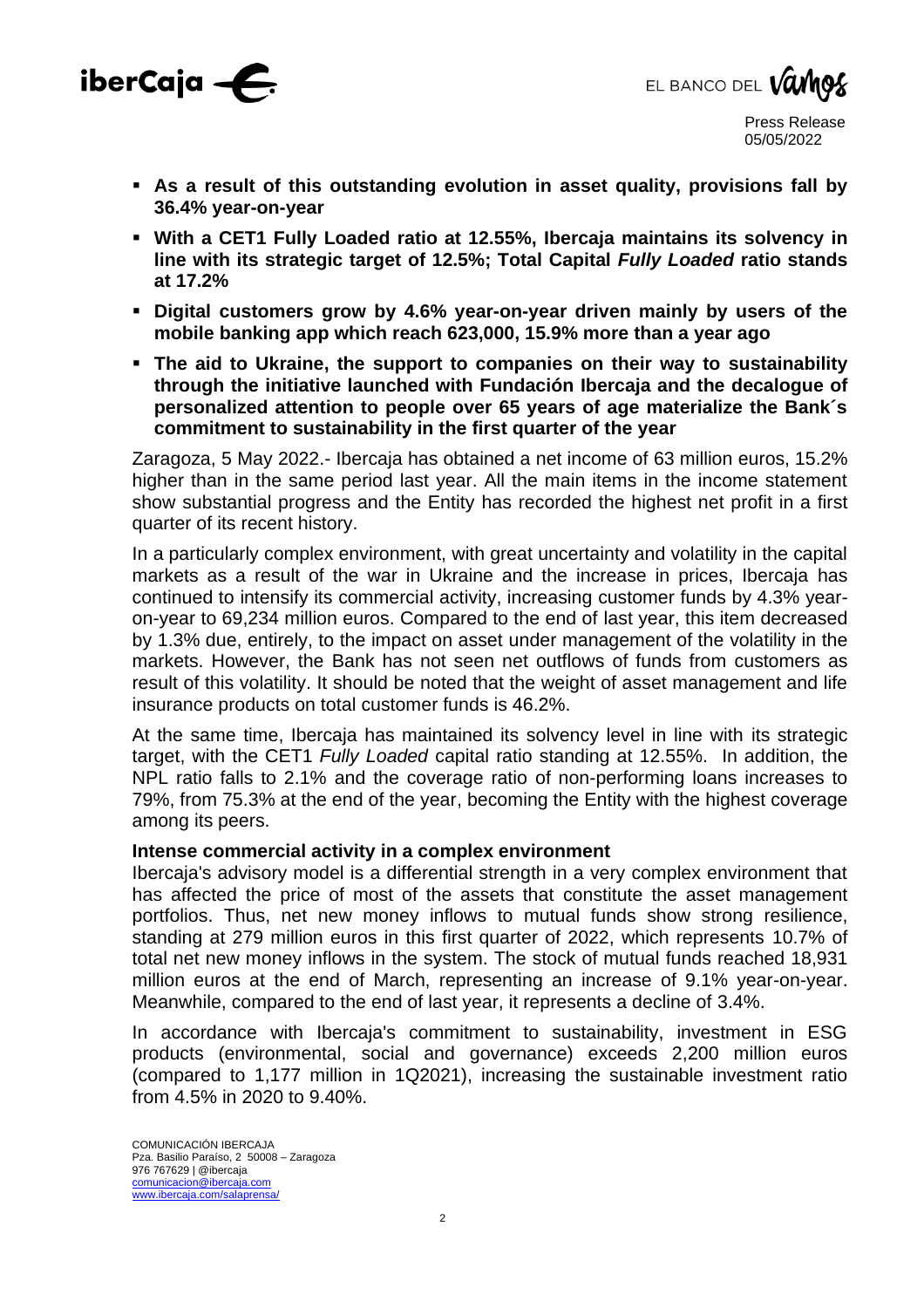



Once again, Ibercaja Gestion and Ibercaja Pensión, has been awarded by Expansion - All Funds. Ibercaja Gestion has been named as the best fixed income asset manager in Spain while Ibercaja Pensiones Bolsa USA has been awarded as best pension plan in the global equities category (quantitative awards)



The new production of risk insurance reached 12 million euros in the first quarter of the year, 5.3% above that registered in the same period last year. This activity has been driven mainly by life risk insurance, which increases by 45.6% compared to the first quarter of the previous year.

With all this, the risk insurance premiums portfolio has increased by 5.2% to 71 million euros from March 2021 to March 2022; non-life insurance grows 6% and life insurance 3.6%. Thus, the contribution of risk insurance to the gross margin amounts to 27 million euros, 4.6% above last year levels.



### **Dynamism in loans to companies and mortgages**

The Bank continues to reinforce its positioning in companies lending. Performing loans to companies grow 1.4% in the quarter or 110 million euros, and Ibercaja has continued to improved its market share in this segment by 6 basis points so far this year (latest data available as of March 2022).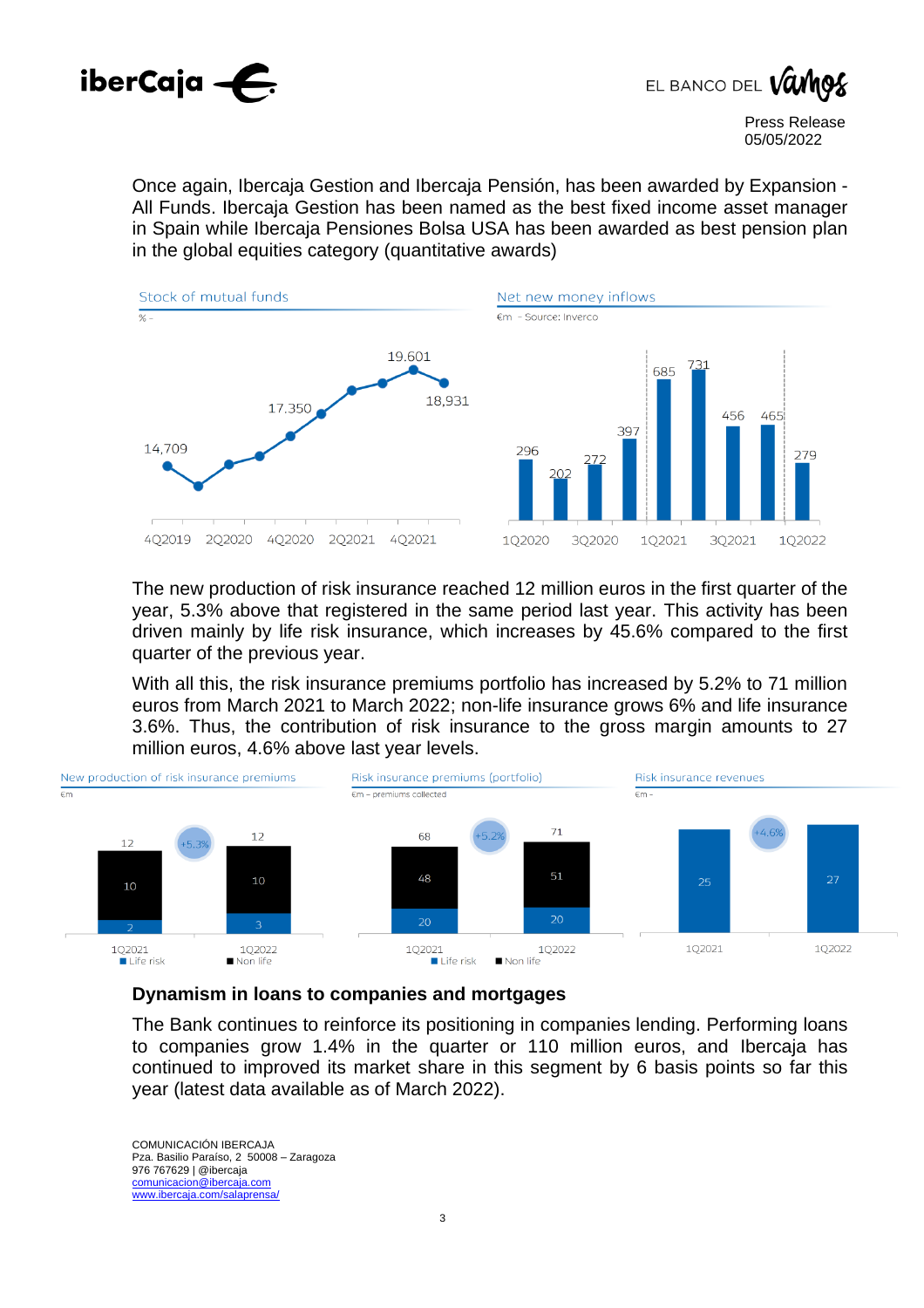



In this first quarter, Ibercaja signed an alliance with four leading technology companies, Microsoft Hiberus, Integra and Inycom, to offer a new digital program for small and medium-sized companies in all sectors of activity and made available to its customers a virtual assistant to provide them with information regarding European funds tenders.

All these initiatives add to the collaboration that Ibercaja has maintained since last year with the renowned specialized consultants Mazars and Silo, which offer advisory service to access the funds from the *Next Generation EU* plan.

Regarding new mortgage lending in the quarter, Ibercaja has granted 489 million euros, a figure that multiplies by 2.5 that of the first three months of 2021 and represents the maximum levels of production in a first quarter in the last five years. Thanks to this increase in new mortgage production, the Entity has stabilized the mortgage portfolio for the second consecutive quarter. The improvement of mortgage processes and the commercial campaign launched at the beginning of the year, which simplifies the access to financing, especially among youngest customers, have led to the excellent performance of this type of financing.



#### **Leading mobile banking App in customer valuation**

Within the framework of the Strategic Plan "Desafío 2023", Ibercaja continues with its digital transformation path in response to the acceleration of this trend seen among costumers. Ibercaja has increased its digital customers by 4.6% compared to the end of March 2021. This growth is mainly driven by the mobile app; Ibercaja App users grow by more than 15.9% year-on-year and reach 623,000 at the end of March 2022.

Thus, Ibercaja's digital customers already represent 58.1% of the total and digital sales already account for 40.3% in the first quarter of the year. In particular, the weight of digital channels sales grows strongly in new mortgages, exceeding 26%, compared to 13% in the fourth quarter of last year. In new risk insurance premiums, digital sales represent 8%, which also stands out if compared to 5% in the fourth quarter of 2021.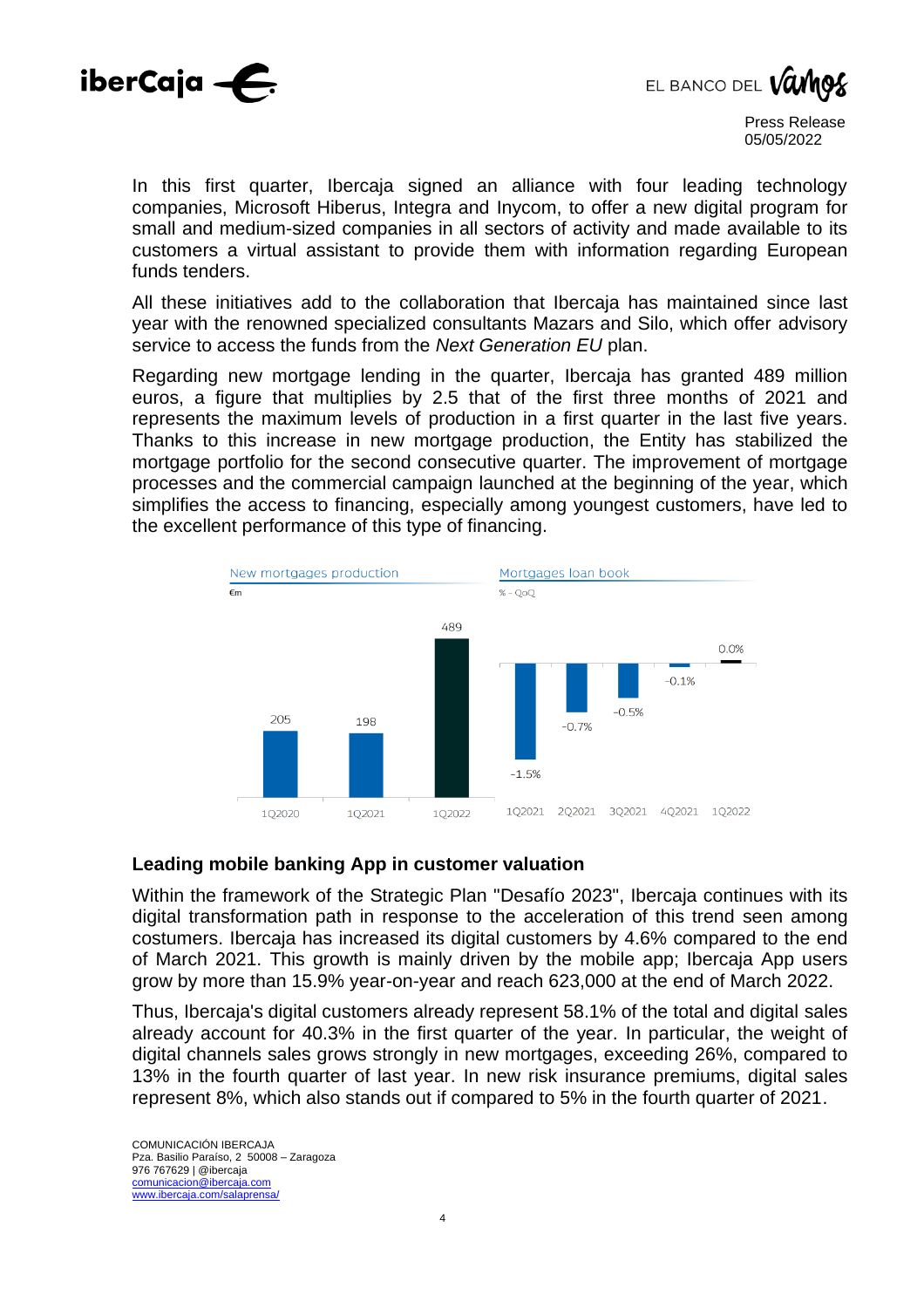



The App maintains its leadership in user rating with a score of 4.65 out of 5 on the Apple Store and Google Play.



In addition to the innovations and improvements in digital banking that are being implemented, Ibercaja launched in 2021 the figure of digital managers, which allows to implement the proximity, personalization and specialization that characterizes Ibercaja' s commercial model into the non-face-to-face channels. In this way, Ibercaja reinforces the implementation of an omnichannel model, focused on customer experience. Ibercaja seeks to offer, through digital channels, the same level of quality of service and advice that it provides in its branches.

#### **Recurring profit before provisions exceed pre pandemic levels**

Recurring revenues grow by 5.2% in the first quarter to  $\epsilon$ 232 million, thanks to an increase in banking commissions and non-banking commissions which offset the still negative evolution of net interest income. Ibercaja recorded the second largest increase in recurring revenues among comparable entities and has recovered prepandemic levels, thanks to the diversification of its business model.

Bank commissions increase by 7 million euros and non-banking commissions grows by 7 million euros. Compared to the first quarter of last year, these revenues have increased by 14.4%, representing 112 million euros.

Net interest income falls by 2.1% year-on-year. Ibercaja expects to improve its net interest income in coming months, both due to an increase in the volume of activity and to the positive impact that the increase of the Euribor will have in the repreciation of the loan portfolio.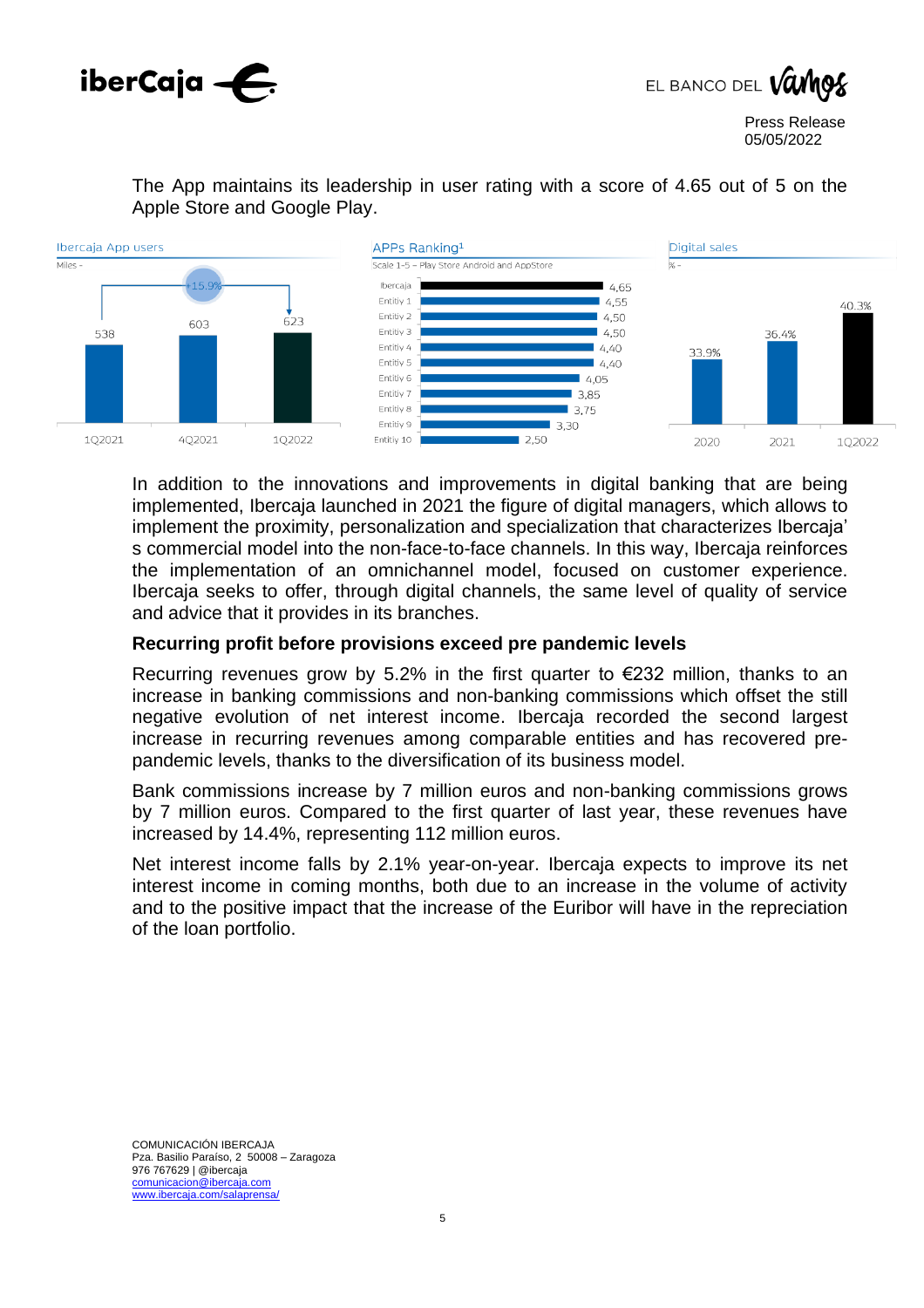

On the other hand, recurring expenses decrease by 4.6% compared to the same period of last year, based on the savings in staff costs derived from Redundancy Plan that is being carried out between the second half of 2021 and the first half of 2022. As of March 31, there had been 642 departures out of the 750 approved. With all this, the Bank has managed to improve its recurring efficiency ratio to 61%, from 67% recorded in the first quarter of last year.

The progressive recovery of revenues, together with the cost adjustment measures, have allowed Ibercaja to exceed the recurring profit before provisions that it generated before the pandemic, reaching 91 million euros in the period analyzed, 25.5% higher than in the first quarter of 2021.

Total provisions fall by 36.4% year-on-year. Cost of risk provisions decrease 46% year-on-year thanks to the excellent evolution of asset quality between January and March. The Entity maintains unused the 52 million euros of provision for Covid-19 constituted in 2020.

Finally, net attributable income is 63 million euros, 15.2% more than that obtained in the same period of the previous year.

#### **Ibercaja continues to improve its asset quality**

Doubtful loans decrease 7.8% in the quarter and the NPL ratio falls to 2.1%, increasing its coverage ratio to 70% from 75.3% at the end of 2021, being Ibercaja the Entity with the highest coverage ratio among peers.

Ibercaja also maintains the financial strength of its capital ratios with a CET1 *Fully Loaded* of 12.55%, in line with the medium-term target of 12.5%. The *Fully Loaded* Total Capital ratio amounts to 17.2% (and 17.6% in Phased-In terms). Thus, the solvency of the Entity stands 477 basis points above the 2022 SREP requirements.

Ibercaja maintains a high liquidity position and shows a solid funding structure based on the stable deposits of retail clients. Thus, loans to deposits ratio stands at 78.4%.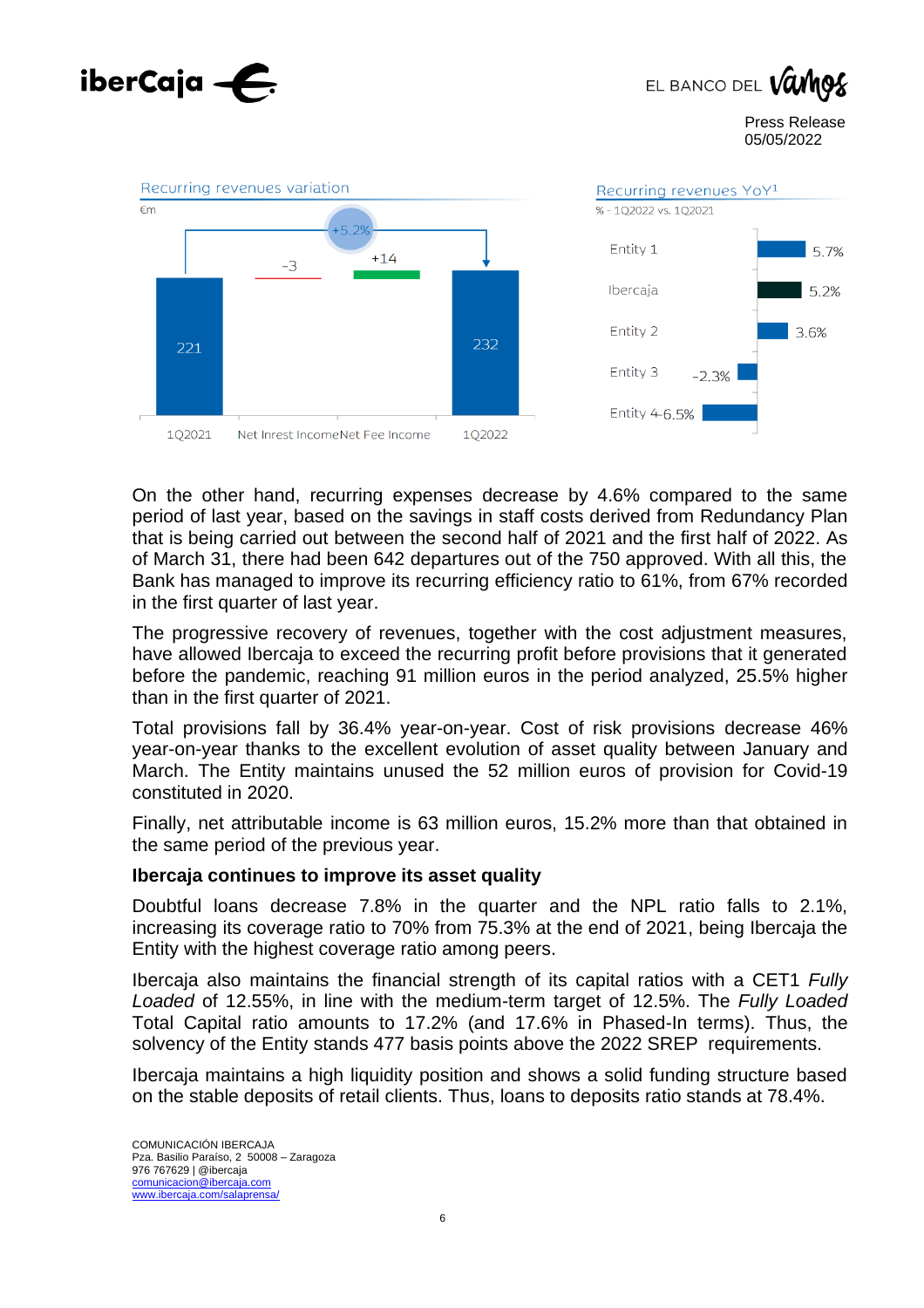



#### **Strong commitment to sustainability**

Progress in ESG has continued to materialize and, in the first quarter of the year, the Bank and Fundación Ibercaja launched the Vamos Juntos hacia la Sostenibilidad project, with the aim of helping companies to incorporate the Sustainable Development Goals and the 2030 Agenda into their lines of work.

On the other hand, in response to the current social demand for financial inclusion of the elderly and within the framework of the agreement signed by AEB, CECA and UNACC, Ibercaja defined a decalogue of measures for the personalized attention of customers over 65 years of age through different channels. Currently, more than 90% of the Bank's customers over 65 years of age already use digital channels, ATMs or PoS and 62% of transfers of this group are already made through the app or Web Digital Banking.

The Bank published in the first quarter the sustainable impact of its activity in 2021, in which it highlighted its boost to ESG investment, which exceeds 2,200 million euros in mutual funds and pension plans; the creation of a new line of financing and advisory services for energy efficiency projects; and its decarbonization strategy, by which it is already carbon neutral for scopes 1 and 2, with the aim of being so for scope 3 in 2050, in accordance with its commitment in the United Nations Net Zero Banking Alliance.

Likewise, Ibercaja, through the investment funds and pension plans Sostenibles y Solidarios donated 225,000 euros to solidarity projects of non-profit associations in the first quarter of 2022, in collaboration with its shareholder foundations Caja Inmaculada, Caja Badajoz and Caja Círculo.

Fundación Ibercaja has carried out different initiatives in collaboration with the NGO Children's Villages to help the Ukrainian population, after the outbreak of the war in this country at the end of last February.

Grupo Ibercaja is a member of the *Net Zero Banking Alliance, Net Zero Asset Managers*, is a signatory of the Principles of Responsible Banking and Principles of Socially Responsible Investment of the United Nations, and belongs to the *Carbon Disclosure Project*, among others.